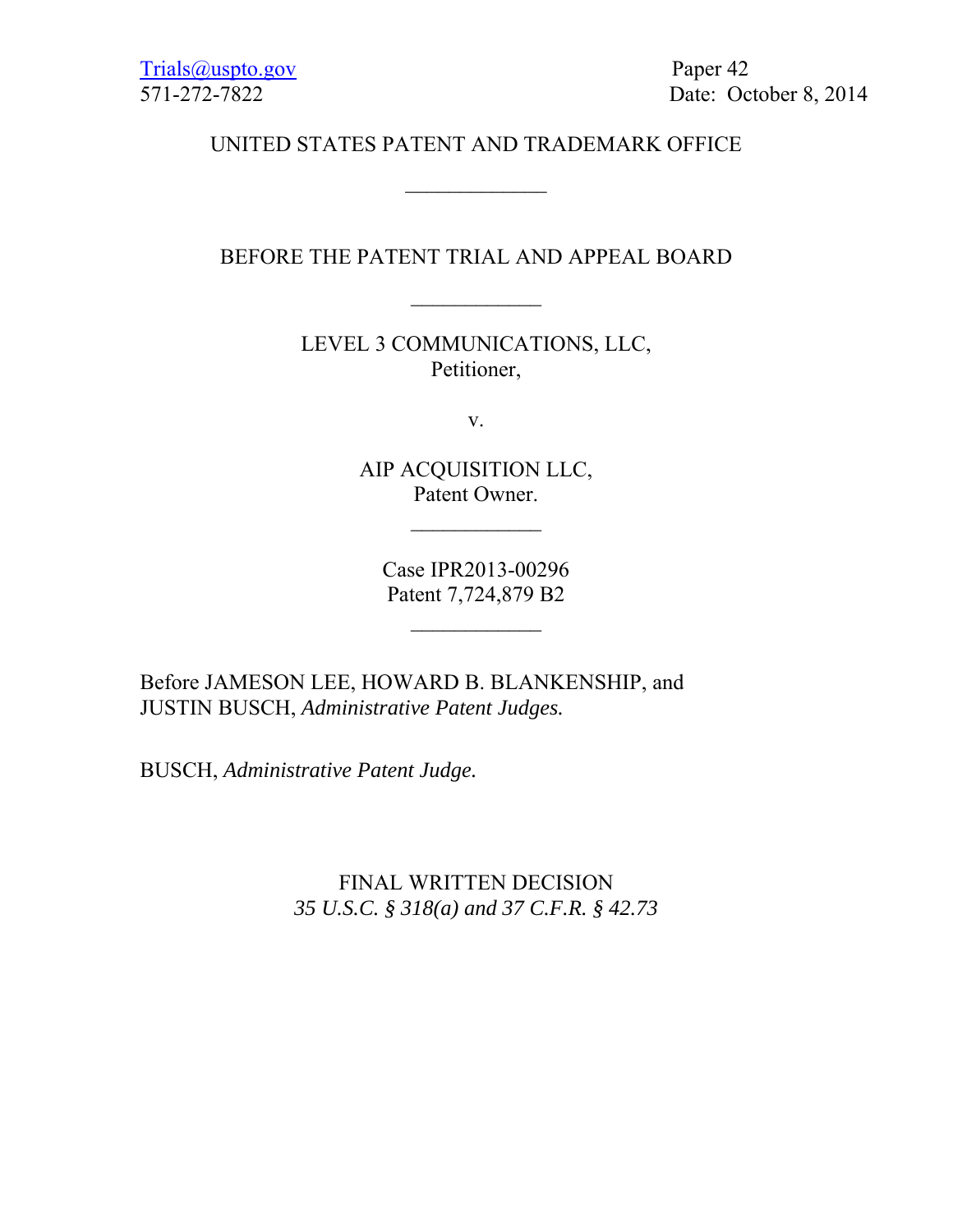#### I. BACKGROUND

Level 3 Communications, LLC ("Petitioner") filed a Petition<sup>1</sup> (Paper 6, "Pet.") requesting *inter partes* review of claims 1–15 (all the claims) of U.S. Patent No. 7,724,879 B2 ("the '879 patent") under 35 U.S.C. §§ 311– 319. On October 31, 2013, the Board instituted an *inter partes* review of claims 1–15 ("the challenged claims") on four asserted grounds of unpatentability ("Dec. on Inst."). Paper 14. Subsequent to institution, AIP Acquisition LLC ("Patent Owner") filed a Patent Owner Response ("PO Resp."). Paper 20. Petitioner filed a Reply ("Pet. Reply") to the Patent Owner Response. Paper 30. Oral hearing was held on July 15, 2014.<sup>2</sup>

 The Board has jurisdiction under 35 U.S.C. § 6(c). This final written decision is issued pursuant to 35 U.S.C. § 318(a) and 37 C.F.R. § 42.73.

 For the reasons that follow, we determine that Petitioner has shown by a preponderance of the evidence that the challenged claims are unpatentable.

#### *A. The '879 Patent (Ex. 1001)*

The '879 patent relates to methods for allowing "communication between otherwise incompatible communication networks in a manner that is transparent to the calling party." Ex. 1001, 1:61–63. For example, claimed methods allow the Internet, or another data network, to function like a telecommunications network. *Id.* at 6:36–38. Calling parties may dial remote locations for the price of a local access and service fee to have voice conversations with called parties in those locations and to avoid using long distance carriers. *Id.* at 6:38–42. In order to make such calls, a local system

-

<sup>&</sup>lt;sup>1</sup> We refer to the corrected Petition filed May 29, 2013.

<sup>&</sup>lt;sup>2</sup> The record includes a transcript of the oral hearing ("Hr'g Tr."). Paper 41.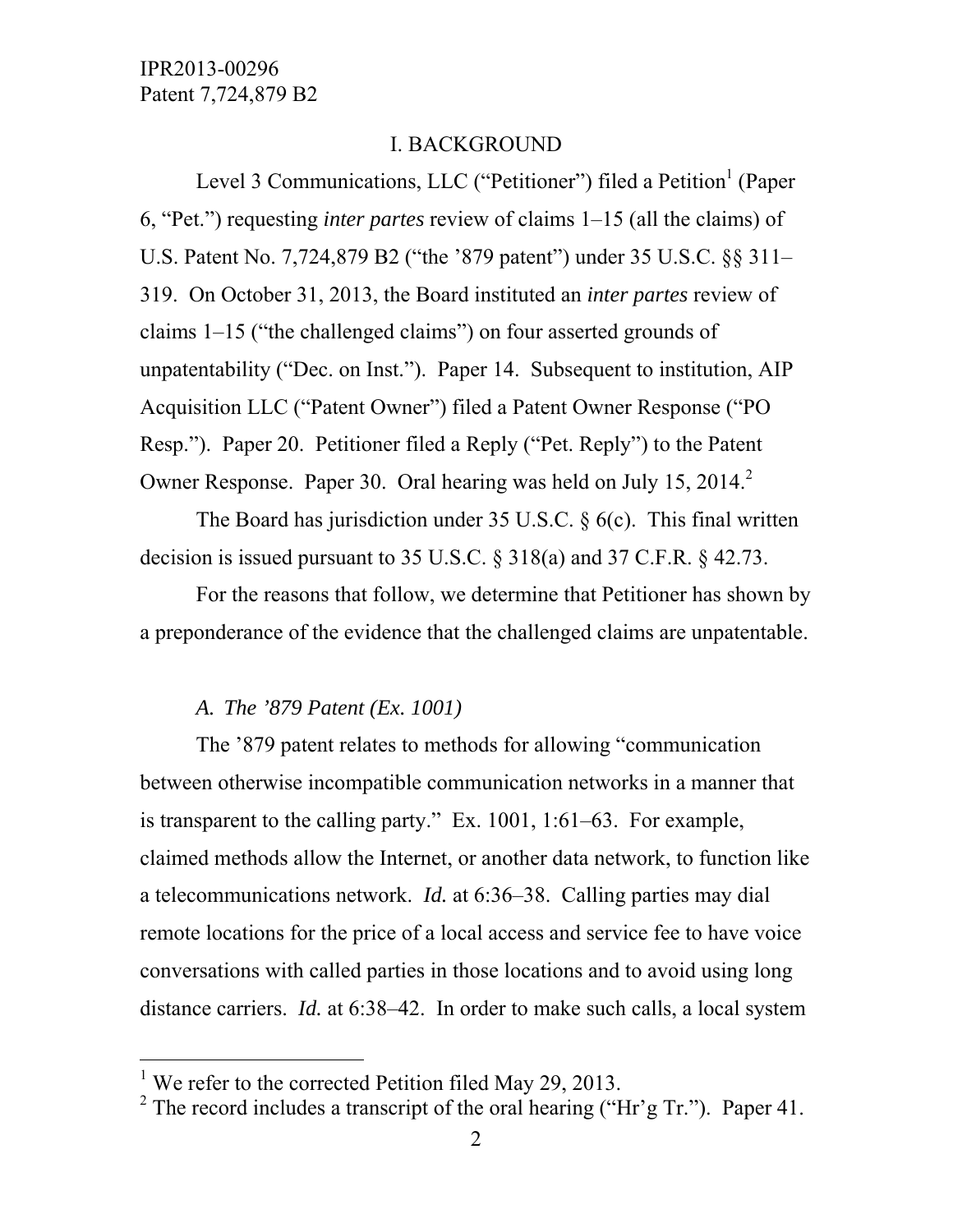may be dialed via computer access or a regular telephone, which prompts the calling party for the called party's telephone number or other identification. *Id.* at 6:42–44. The calling party then is connected to the called party over the Internet or another data network, such as by connecting the parties via a node through a local call or through other networks. *Id.* at 6:44–47. For example, a calling party may access a node that converts the telephone transmission (e.g., the voice transmission) into data supported by the network chosen by the node. *Id.* at 6:47–49. In this example, a network may connect to another node proximate to the called party that then converts the data transmission back into a voice communication and converts the voice communication into a local call to the called party with the called party node operated by an independent service provider located elsewhere, such as in another country. *Id.* at 6:49–54.

conceptual block diagram in Figure 9, reproduced below: A method, as recited in the challenged claims, is illustrated by the



Figure 9 provides an overview of the transmission flow between a calling party and a called party. See id. at 6:36–56. In Figure 9 of the '879 patent, a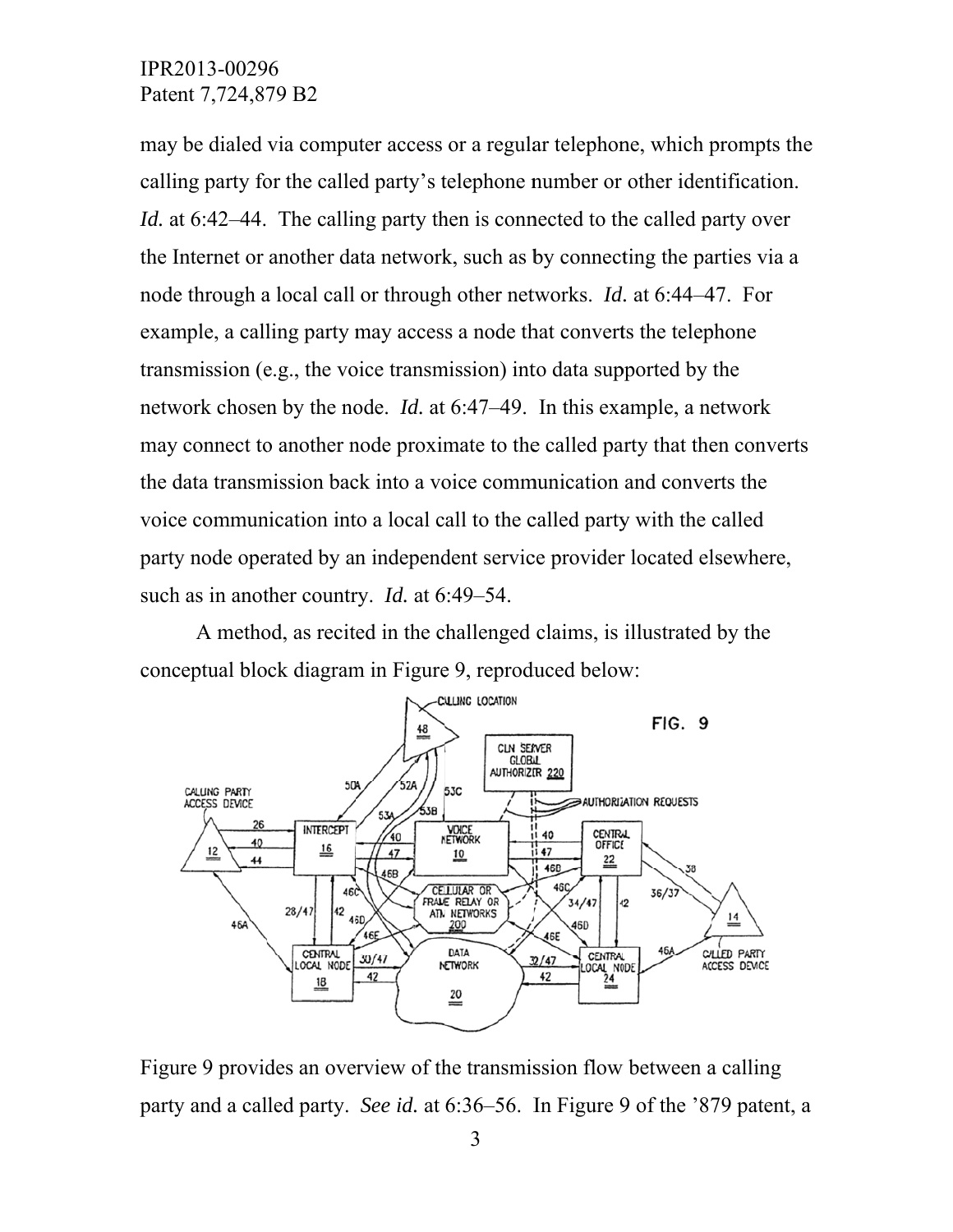-

conceptual block diagram depicts the principles of operation of the method, as recited in independent claim 1, for transmitting voice communications between a calling party and a called party over a data network or another network. *Id.* at 4:3–4, 14:27–45. The calling party at calling location 48 transmits a call to calling party access device 12 via intercept 16 over link 50A. *Id.* at 14:62–15:3. Intercept 16 may be part of central local node 18. *Id.* at 15:11–12. Local node 18 receives transmissions from access device 12, converts those transmissions from a first format (e.g., a telecommunication protocol) to "an internet protocol" for transmission over data network 20, and sends the converted transmissions over data network 20 in order to establish and transmit voice communication for a phone call with called party access device 14. *Id.* at Fig. 9.

As an alternative to communicating through data network 20, additional two-way direct link connections 46A–E are depicted. *Id.* at 14:29–36. Through these connections, calling party access device 12 may route communications to called party access device 14 via either communications network  $10^3$  or another network 200, such as a cellular, Asynchronous Transfer Mode (ATM), or frame relay network. *Id.*; *see also id*. at 7:34–39. Access device 14 may receive the voice communication via a central local node 24 and/or a central office 22. *Id.* at 15:4–8. Central local node 24 and central office 22 may be separate components. *Id.* at 15:12–14. The transmissions are converted from the internet protocol to another format suitable for reception by access device 14, such as the telecommunications

 $3$  In Figure 9 of Ex. 1001, communications network 10 is identified as "voice" network 10."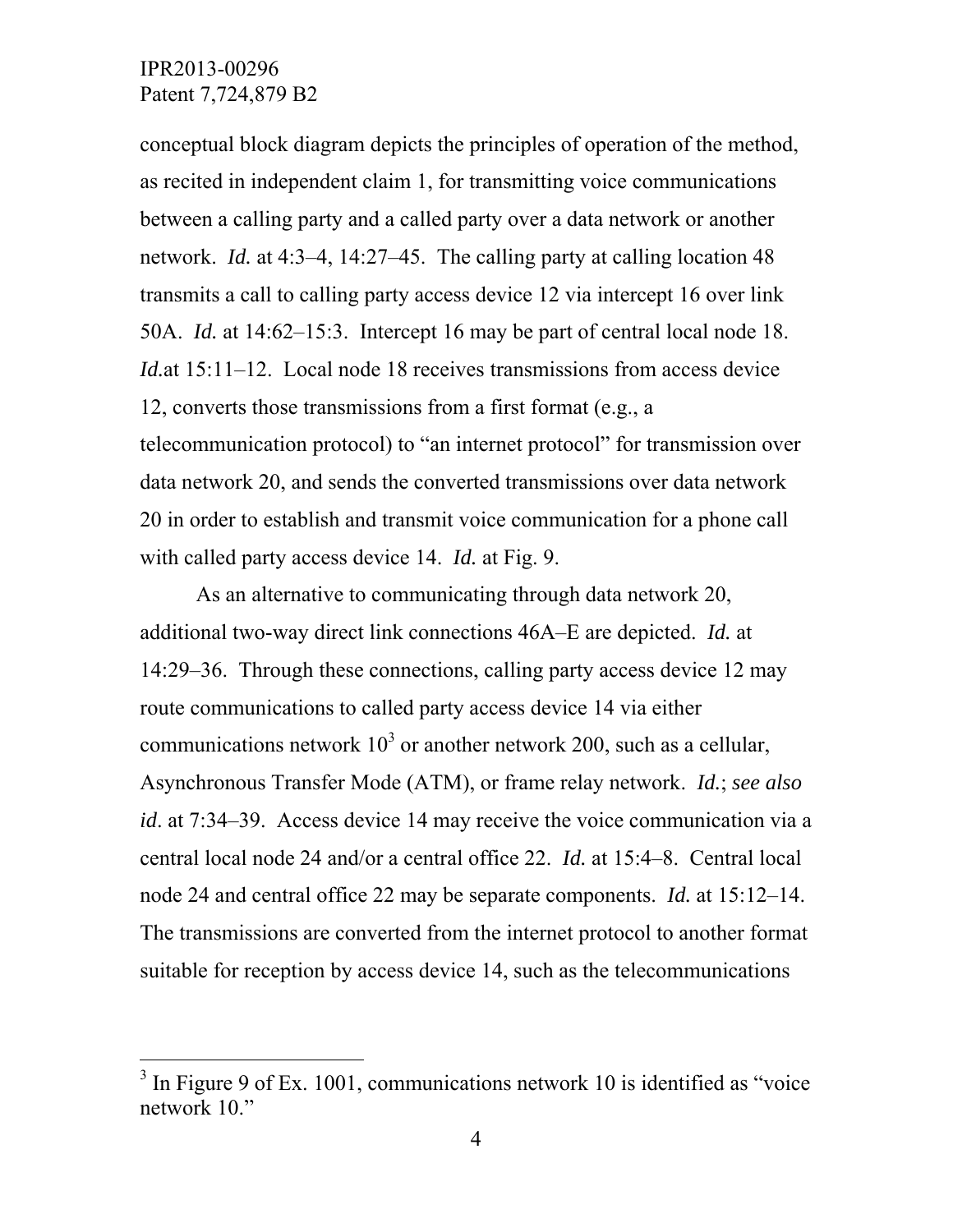protocol from which the transmissions were originally converted. *See id.* at 4:34–42.

#### *B. Illustrative Claim*

Independent claim 1, which is the only independent claim and is illustrative of the subject matter, is reproduced below:

1. A method for communication between two access devices via one or more networks, comprising the steps:

receiving a transmission in a first format through a first communication network from a first access device, the first format comprising a telecommunication protocol for establishing and transmitting voice communication for a phone call in one of a digital telephone network, an analog telephone network, and a cellular network;

performing a first conversion converting the transmission from the first format to a second format, the second format being an internet protocol;

sending the converted transmission through a second communication network, the second communication network being a data network, for reception by a second access device; and

performing a second conversion further converting the converted transmission from the second format to a further format suitable for the second access device, wherein the first access device and the second access device comprise telecommunication nodes, and said further format comprises said first format or another telecommunication protocol.

#### *C. Related Proceedings*

On May 17, 2012, Patent Owner filed an action against Petitioner alleging infringement of the '879 patent, *AIP Acquisition LLC v. Level 3 Communications, LLC*, Civ. Action No. 12-617 (D. Del.). Pet. 1. The '879 patent is also involved in the following district court actions: *AIP*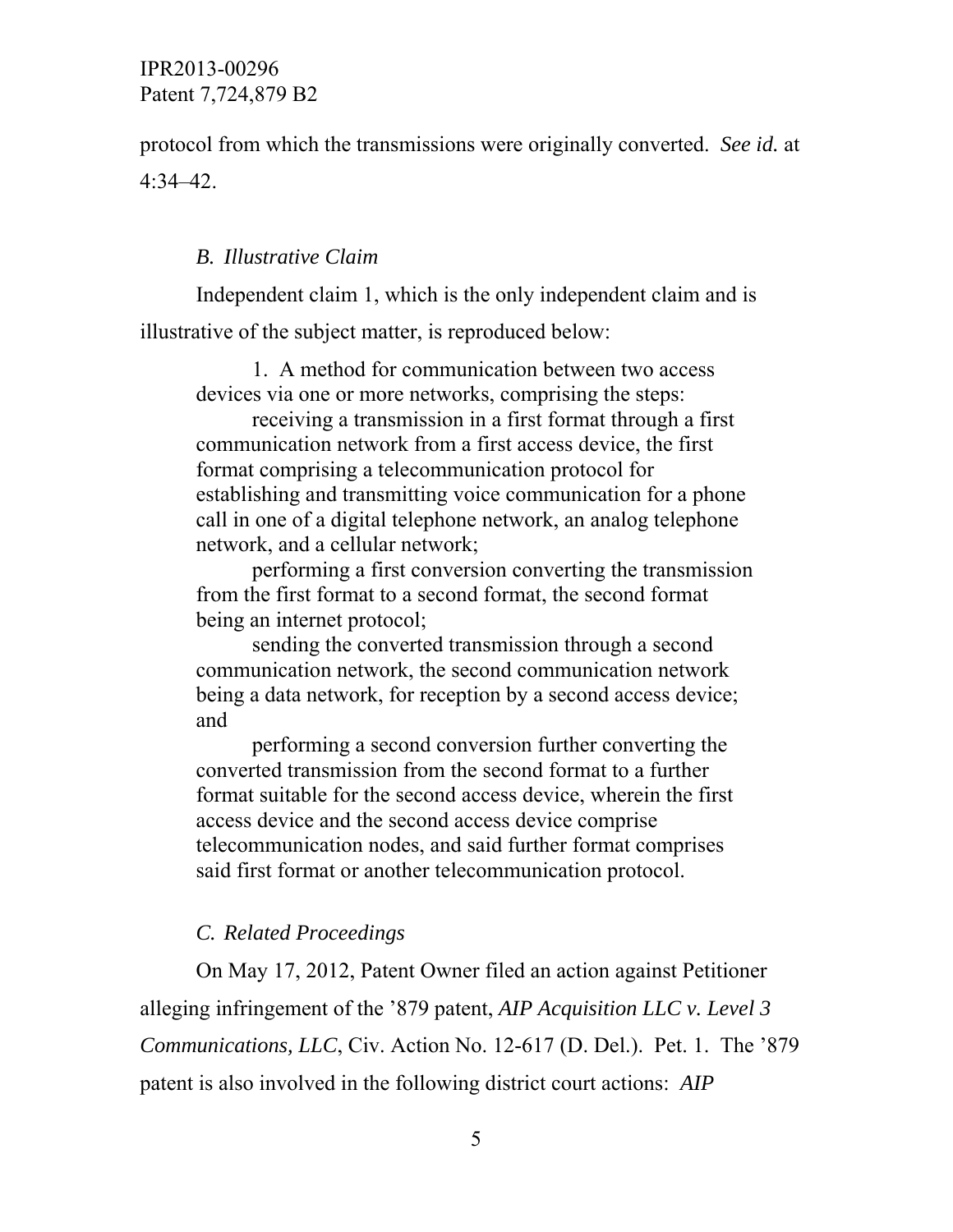*Acquisition LLC v. iBasis, Inc.*, Civ. Action No. 12-616 (D. Del.); *AIP Acquisition LLC v. Time Warner Cable Inc.*, Civ. Action No. 12-01692 (D. Del.); *AIP Acquisition LLC v. Cox Communications Inc.*, Civ. Action No. 12-01691 (D. Del.); *AIP Acquisition LLC v. Comcast Corp.*, Civ. Action No. 12-01690 (D. Del.); *AIP Acquisition LLC v. Cablevision Systems Corp.*, Civ. Action No. 12-01688 (D. Del.); and *AIP Acquisition LLC v. Charter Communications Inc.*, Civ. Action No. 12-01689 (D. Del.). *See* Pet. 1–2. The '879 patent is also involved in *Cisco Sys., Inc. v. AIP Acquisition LLC*, IPR2014-00247 (PTAB), a currently-pending *inter partes* review.

*D. Asserted Grounds of Unpatentability* 

The Board instituted *inter partes* review on the following asserted grounds of unpatentability under 35 U.S.C. § 103(a) (Dec. on Inst. 33):

| References                                          | <b>Basis</b> | Challenged Claim(s) |
|-----------------------------------------------------|--------------|---------------------|
| Kammer <sup>14</sup> and Iwami <sup>5</sup>         | § 103(a)     | $1 - 7$ and 15      |
| Kammerl, Iwami,<br>and Kobayashi <sup>6</sup>       | § 103(a)     | $8, 9,$ and $11-13$ |
| Kammerl, Iwami,<br>Kobayashi, and Chau <sup>7</sup> | § 103(a)     | 10                  |
| Kammerl, Iwami,<br>and Gordon <sup>8</sup>          | § 103(a)     | 14                  |

l

 $4^4$  US 5,051,983, Sept. 24, 1991 (Ex. 1013) ("Kammerl").

 $5$  US 5,604,737, Feb. 18, 1997 (filed Dec. 13, 1994) (Ex. 1006) ("Iwami").

<sup>6</sup> US 5,337,352, Aug. 9, 1994 (Ex. 1007) ("Kobayashi").

<sup>&</sup>lt;sup>7</sup> US 5,187,710, Feb. 16, 1993 (Ex. 1008) ("Chau").

<sup>8</sup> US 5,608,786, Mar. 4, 1997 (filed Feb. 13, 1995) (Ex. 1005) ("Gordon").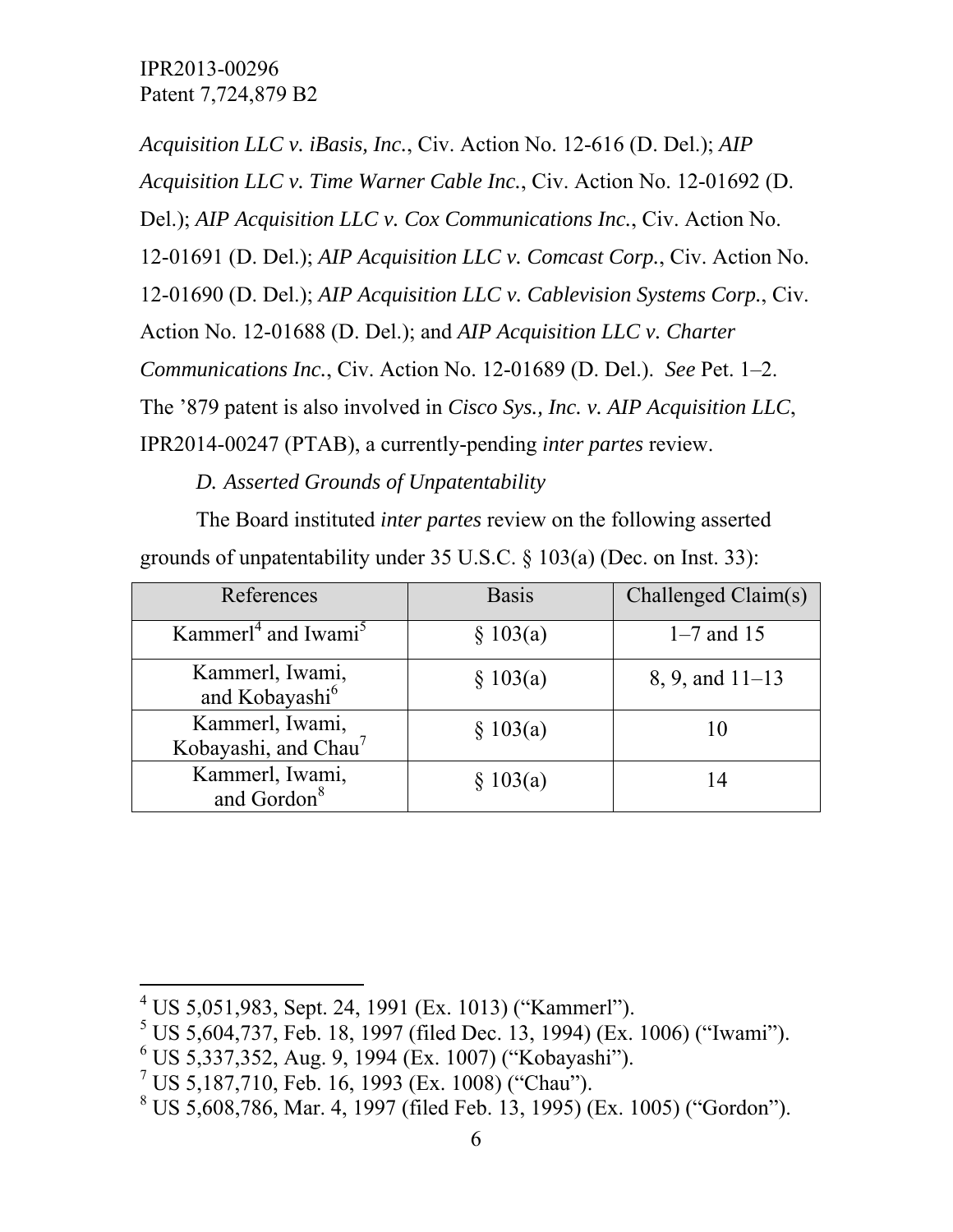#### II. ANALYSIS

#### *A. Claim Construction*

No terms need to be construed for purposes of this decision and both parties state that claim construction does not affect the issues in this case. Hr'g Tr. 5:6, 28:10–11, 28:19–29:13. Therefore, we do not explicitly construe any term.

#### *B. Submitted Evidence*

#### *1. Kammerl (Ex. 1013)*

Kammerl is directed to "a method and a circuit for speech transmission in a broad-band communications network." Ex. 1013, 1:14–16. Kammerl discusses the fact that a broad-band communications network that transmits signals in packets was known and "[t]ransmission of speech signals following dial connections between subscriber's sets is provided in this known system." *Id.* at 1:18–26. Kammerl further discloses that the packet switching network may serve as a transit network when connected between two public switched telephone networks (PSTNs) via interworking units. *Id.* at 5:57–61.

Kammerl explains that lag times occurring in speech transmission (due to packing and depacking times, processing times, and waiting times) over fixed length packet networks were known to negatively affect the quality of speech signal transmissions. *Id.* at 1:29–37. Kammerl further identifies a problem in hybrid networks (those networks that "include analog/digital telephone switching network[s] in addition to broad-band packet switching networks") occurring in a transfer between the networks. *Id.* at 1:37–43. In particular, Kammerl explains that "the transit time of echo signals caused by the hybrid sets can assume a size such that the echo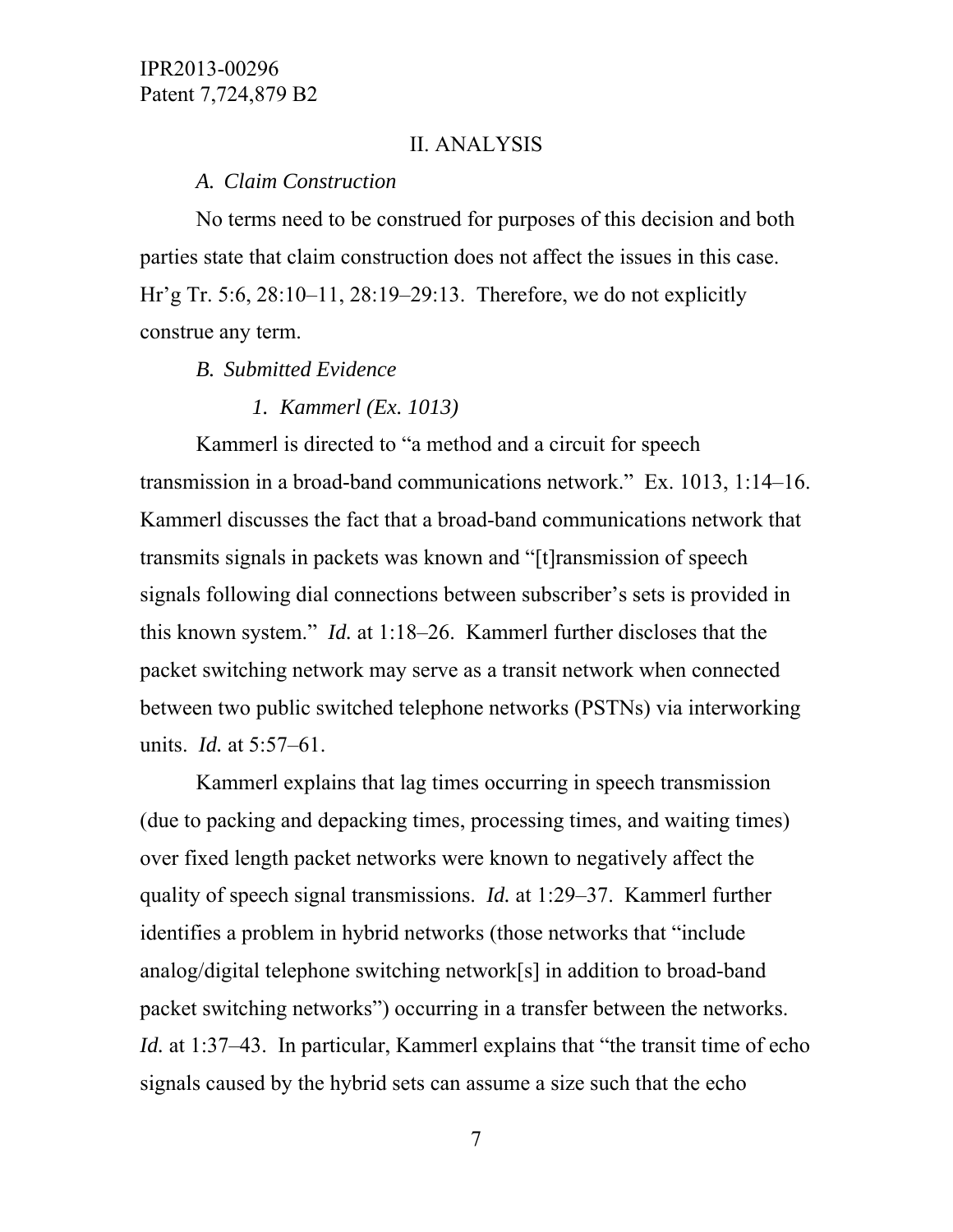signals are perceived as interference" due to the "lag times in packet switching networks." *Id.* at 1:43–48.

Kammerl acknowledges that one prior art solution to suppressing the echo signals was to include echo suppressors or echo compensators on the transmission lines, but that such circuitry was expensive and, therefore, undesirable in some instances. *Id.* at 1:49–52. Kammerl also recognizes that "there have already been proposals for reducing the lag times in broadband packet switching networks by filling packets of a fixed length only partially with speech signals in speech signal transmission." *Id.* at 1:53–56.

Kammerl attempts to overcome the identified problems by reducing lag times. *Id.* at 1:57–60. Kammerl's specific invention is directed to a method for reducing the degree of packet filling in order to reduce lag times for telephone connections over the packet exchange network, "whereas the full packet capacity can be utilized for communication signals to be transmitted following connections of other services," reducing or eliminating the need for the echo suppression systems. *Id.* at 1:64–2:10. Kammerl accomplishes this alteration by configuring the network transfer units to insert control signals into signaling packets when establishing a connection between a PSTN and a packet network to indicate that packet filling should be reduced for transmission of speech signal packets in the hybrid connection. *Id.* at 2:11–3:5. Kammerl purports to provide a solution that adds "[o]nly a slight additional control expense" and that requires minimal transmissions of a control signal to adjust packet filling because "only one network transfer unit is included in the control of the transmission of speech signal packets even" in communications networks "in which a packet switching system is inserted as a transit switching system over network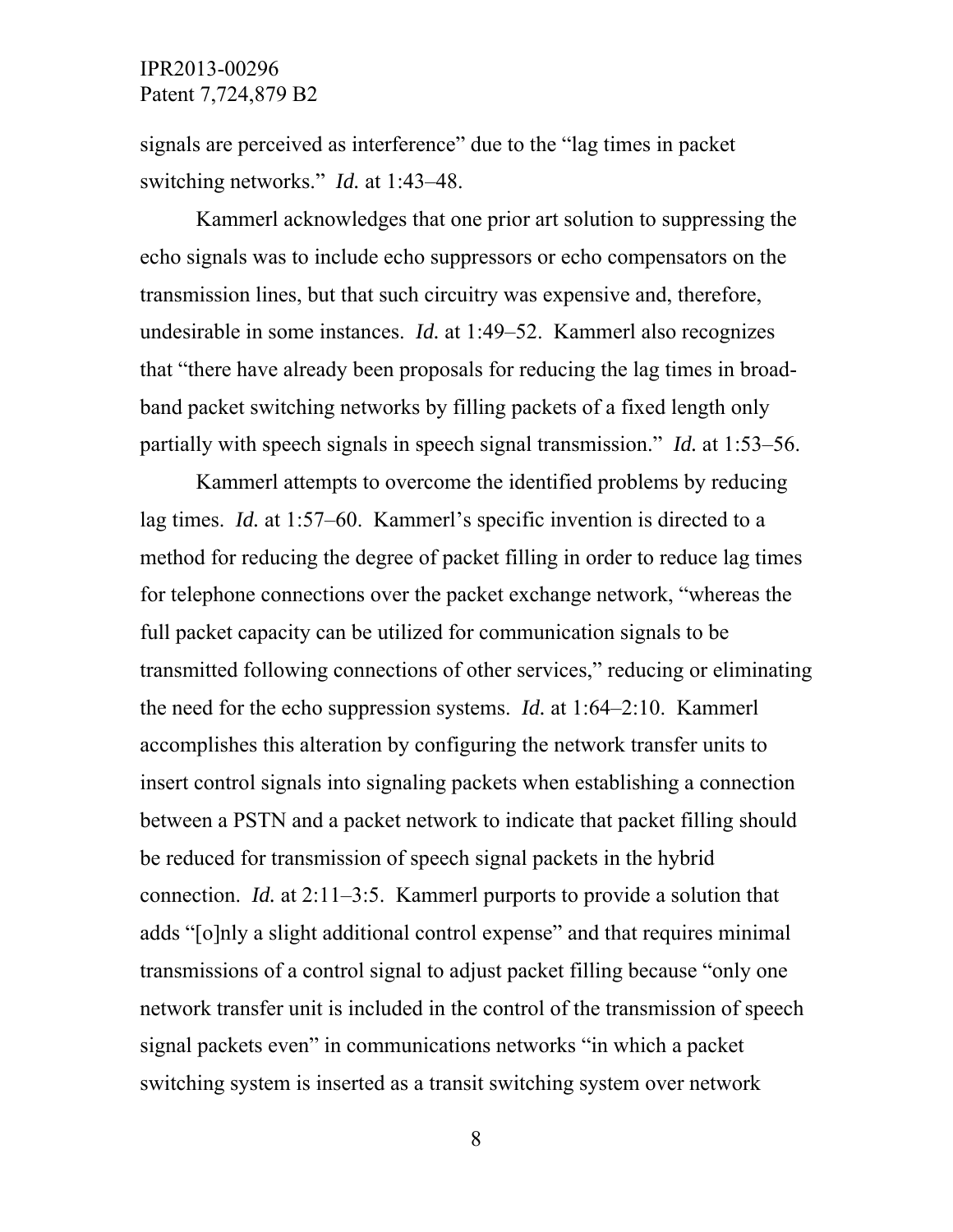transfer units between two telephone exchanges." *Id.* at 2:11, 2:51–65; *see also id.* at 5:57–6:3 (explaining that only the interworking units that receive packets from the packet switching network deliver control signals that may adjust packet filling).

#### *2. Iwami (Ex. 1006)*

Iwami is directed to a method and system for establishing a connection for voice communication between a terminal connected to a data network and a terminal connected to a PSTN and allowing various communication functions between the two terminals. Ex. 1006, Abstract, 1:55–2:17. Iwami discloses that the data network may support various protocols, including Internet Protocol (IP), such that Iwami may send packets over its network using UDP/IP and TCP/IP. *Id.* at 17:44–58.

# *C. Petitioner's Objections to Alleged New Patent Owner Arguments at Oral Hearing*

Petitioner objects to various arguments made by Patent Owner at the oral hearing. Specifically, Petitioner's objections are: (1) *Crocs v. International Trade Commission*, 598 F.3d 1294 (Fed. Cir. 2010) was not of record; (2) Patent Owner's arguments regarding unpredictable results constitutes new argument; (3) Patent Owner's description of Mashinsky having invented the use of IP for a low cost, low quality network constitutes new argument; and (4) reference to page 276 of the Peterson reference constitutes new argument. Hr'g Tr. 40–41, 47, 60–61, 64, 71–72, 74.

Patent Owner relies on *Crocs*, for the first time at oral hearing, for having facts similar to the present case. *Id.* at 60–61. Petitioner has had no prior opportunity to review and address the facts and, therefore, we sustain Petitioner's objection.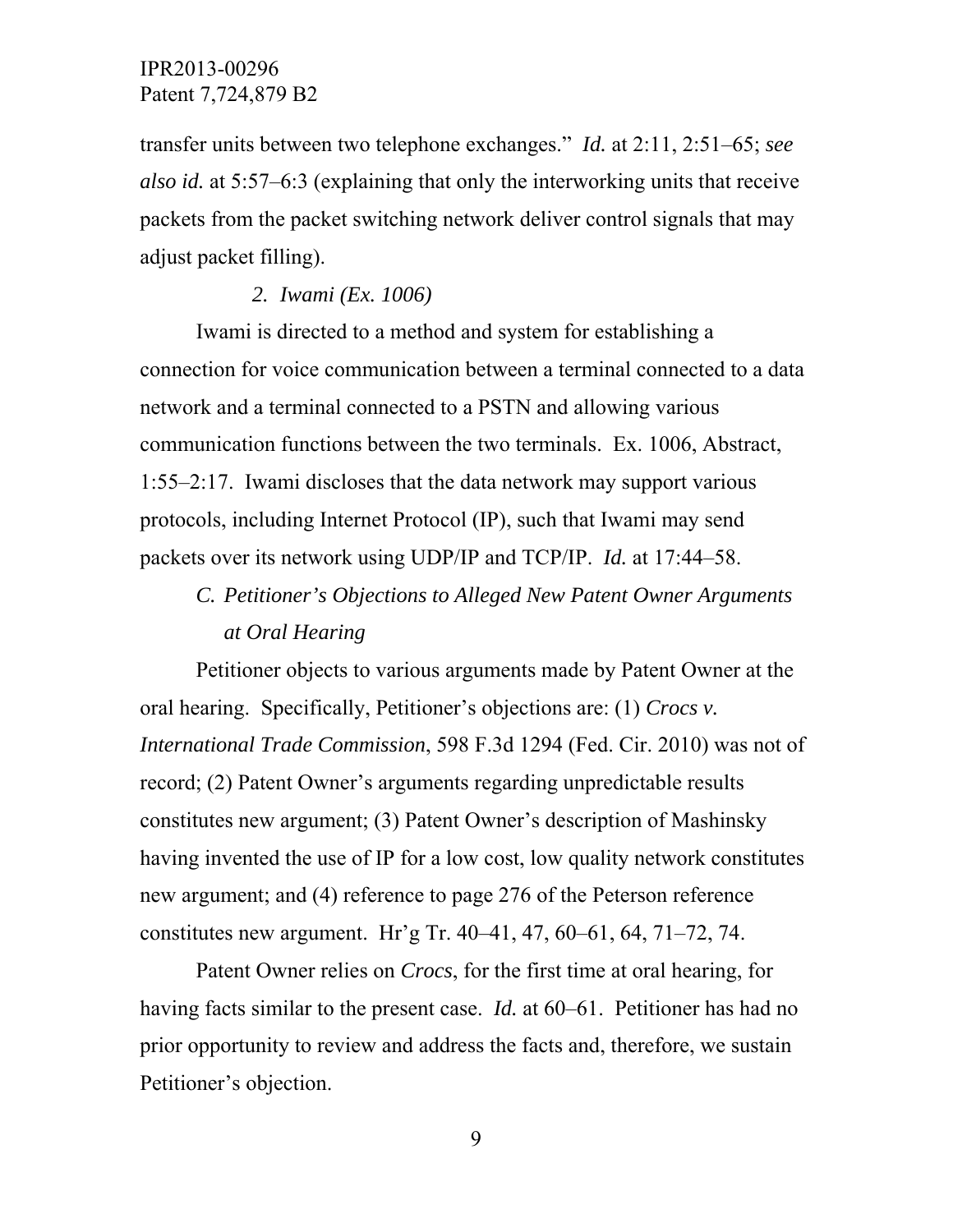For the first time at oral hearing, Patent Owner argues that the '879 patent discloses unpredictable results and the '879 patent was the first to use IP as a low cost, low quality bridging network between two PSTNs. Parties are not permitted to raise new arguments or evidence at oral hearing. *Office Patent Trial Practice Guide*, 77 Fed. Reg. 48,756, 48,768 (Aug. 14, 2012). Patent Owner asserts that the arguments in contention were presented in response to Petitioner's new argument in Petitioner's Reply. Hr'g Tr. 47– 48. According to Patent Owner, Petitioner in its Reply argued that "the '879 patent, itself, was evidence that somehow the IP quality problems were a non-issue." *Id.* at 47. There is, however, no such exception to the rule against asserting new argument during oral argument. Petitioner's objection to Patent Owner's arguments relating to unpredictable results and Mashinsky's invention of the use of IP as a low cost, low quality bridging network between two PSTNs is sustained.

Finally, we overrule Petitioner's objection to Patent Owner's reference to page 276 of the Peterson reference (Ex. 2015). Exhibit 2015 was submitted as evidence with the Patent Owner Response. Page 276 of Exhibit 2015 states that "one of the biggest challenges [for IP] will be to provide quality or service guarantees that are suitable for high-quality voice and video, [which] is likely to be available in ATM networks from the outset" and that "IP, at present, . . . is best suited to those [applications] without real-time constraints." Patent Owner merely refers to a plain statement on a page of Peterson that was previously provided to Petitioner, in support of Patent Owner's pre-existing argument that Kammerl was concerned with providing high quality voice service, beyond the capability of IP. *See, e.g.*, PO Resp. 5, 15–19, 29–30, 41–43.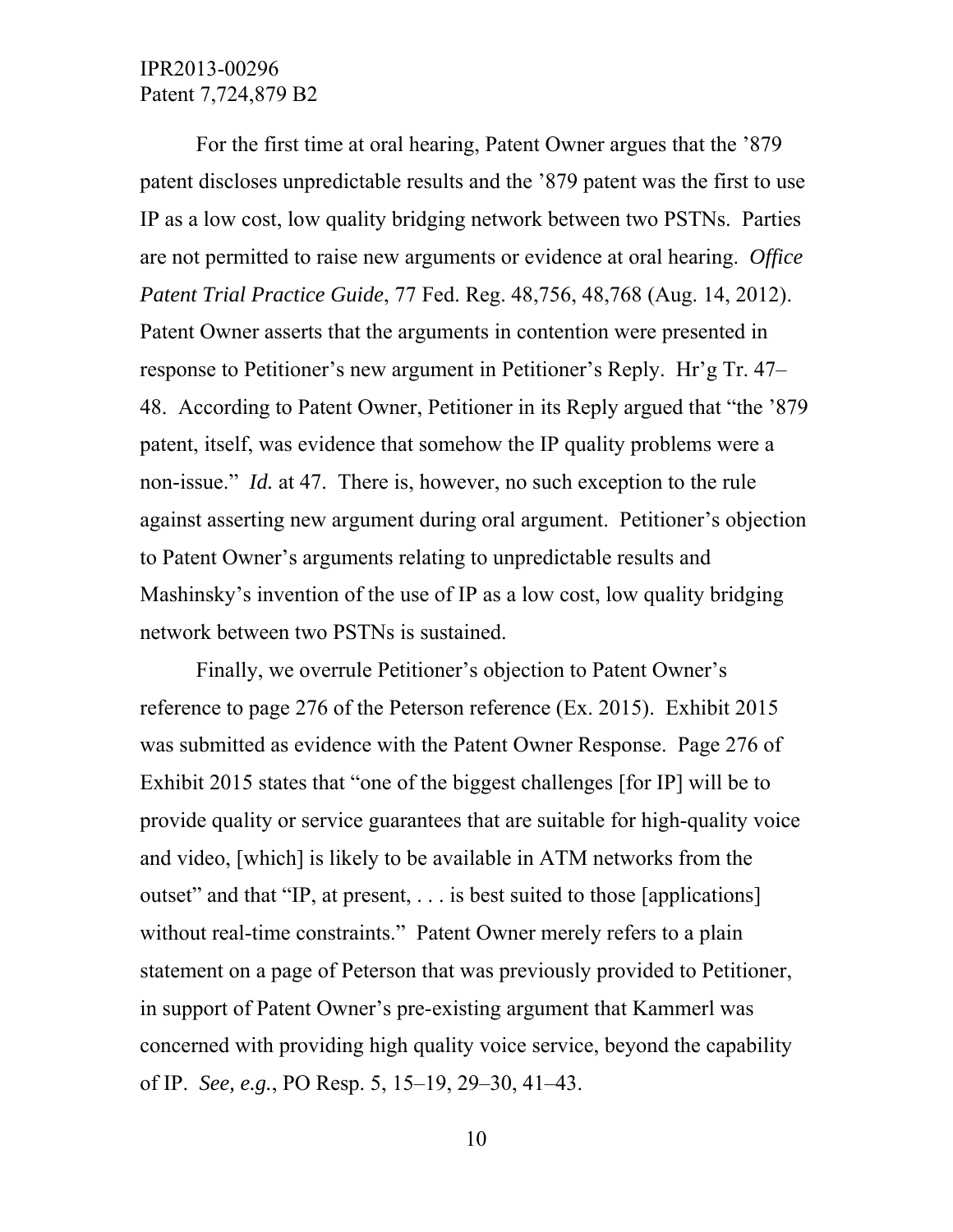#### *D. Alleged New Arguments in Petitioner's Reply*

As discussed above, Patent Owner asserts Petitioner presented a new argument in its Reply regarding whether the '879 patent's failure to address the issues of sending voice data over IP provides support for Petitioner's position that IP quality problems were not an issue at the time of invention of the '879 patent. Hr'g Tr. 47–48. However, Petitioner's argument was raised in response to Patent Owner's allegations of a teaching away and, thus, was properly responsive to argument raised in the Patent Owner Response.

#### *E. Section 103(a) Patentability*

First, we address the limitations of each of the claims as set forth in Petitioner's challenge in sections 1–4 below. In section 5, we address Petitioner's rationale for combining the references and Patent Owner's argument that Kammerl cannot be combined with Iwami.

## *1. Subject Matter of Claims 1–7 and 15*

The Board instituted trial on Petitioner's challenge of obviousness of claims 1–7 and 15 over Kammerl and Iwami. Dec. on Inst. 21–28. Petitioner relies on Kammerl as teaching each limitation of independent claim 1 except for the limitation reciting "the second format being an internet protocol." Pet. 47–52. As discussed above, Kammerl discloses a method and system for transmitting voice signals, including using a packet network as a transit network between two PSTNs. Ex. 1013, 5:57–61. Petitioner argues that Kammerl teaches each of the limitations of independent claim 1 except for using an internet protocol because Kammerl discloses receiving a transmission from a first device connected to a PSTN in a format used by an analog or digital phone network, converting the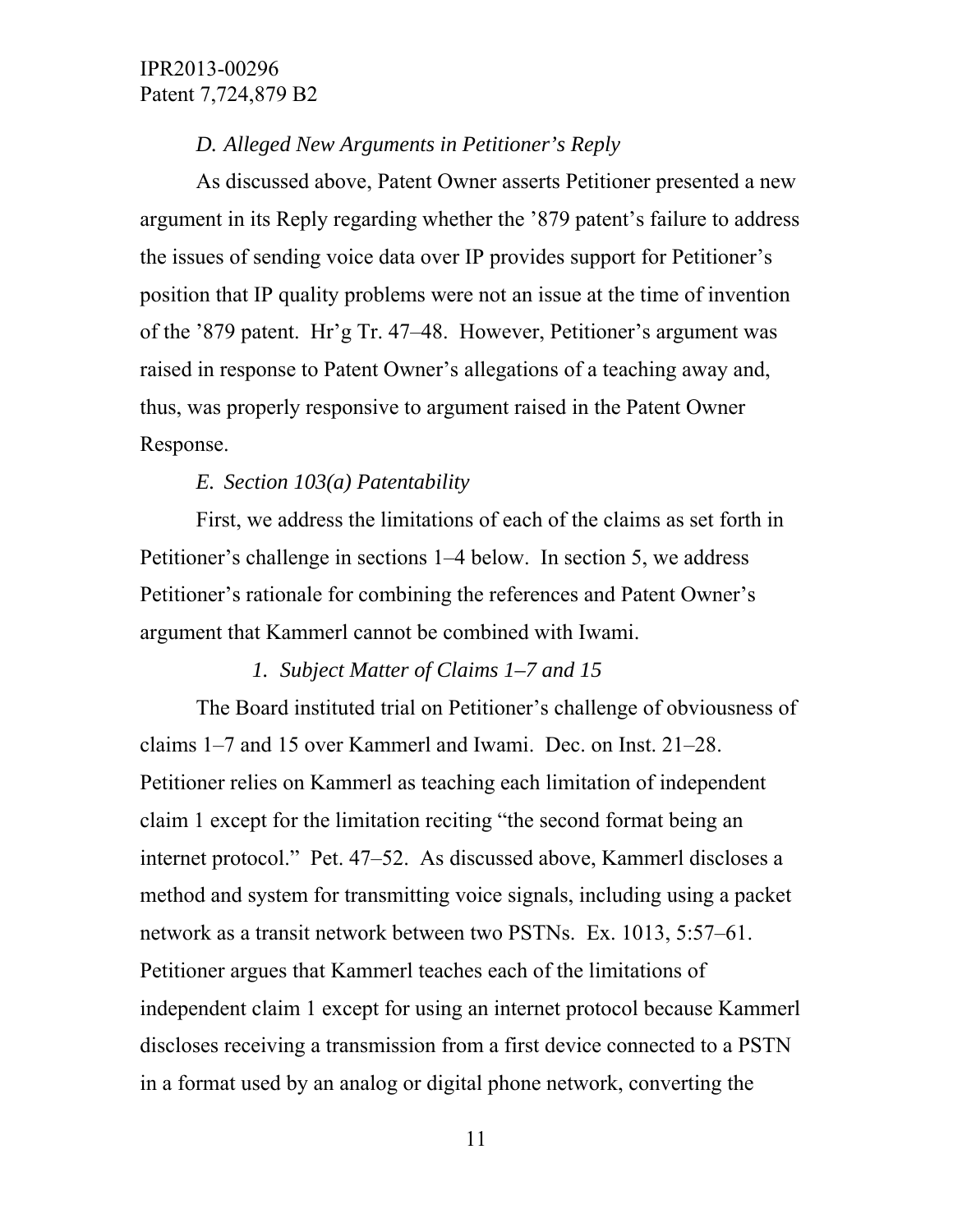transmission to a second format used by Kammerl's ATM network, sending the converted transmission across the ATM network, and, in the case where the packet network serves as a transit network, converting the transmission back to a format used by an analog or digital phone network. Pet. 47–52.

Petitioner argues Iwami teaches a second format that is an internet protocol because Iwami discloses, as discussed above, a system that sends voice transmissions between a network using IP and a phone network. *Id.* at 49–50. Petitioner provides claim charts and explanations demonstrating where each of the limitations of claims 1–7 and 15, other than "the second format being an internet protocol," is taught by Kammerl. *Id.* at 47–55. Petitioner asserts Iwami teaches "the second format being an internet protocol" and, in addition to Kammerl, teaches "the second conversion is performed at the second access device," as recited in claim 6. *Id.* at 23–24, 41–42, 49, 54.

Patent Owner does not dispute that Kammerl and Iwami teach the limitations for which Petitioner cites each reference. Having reviewed the evidence of record, we are persuaded Petitioner has demonstrated that Kammerl and Iwami teach the limitations recited in claims 1–7 and 15.

## *2. Subject Matter of Claims 8, 9, and 11–13*

The Board instituted trial on Petitioner's challenge of obviousness of claims 8, 9, and 11–13 over Kammerl, Iwami, and Kobayashi. Dec. on Inst. 28–30. Petitioner asserts Kobayashi teaches the additional limitations recited in dependent claims 8, 9, 11, and 13 related to routing based on user preferences because "Kobayashi teaches a method of improving transmission quality by routing on the basis of the recorded preferences of users of the network." Pet. 56 (citing Ex. 1007, 3:20–25); *id.* at 25–27, 28–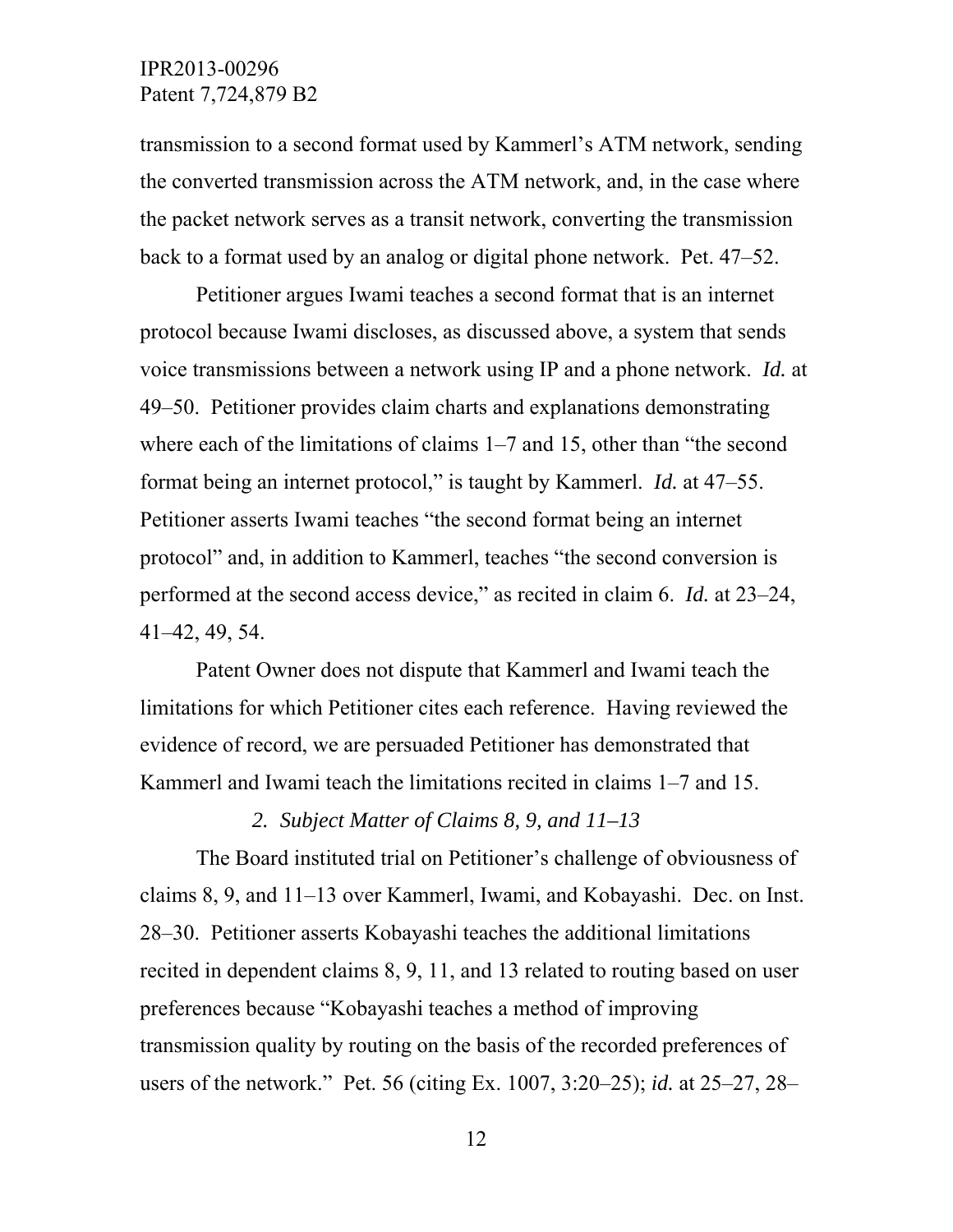29, 56–58. Petitioner further contends Kammerl teaches "the transmission comprises execution of a call setup procedure," as recited in dependent claim 12 because Kammerl discloses "call setup procedures that involve inserting signaling procedure signals from subscriber[s'] sets into packets and relaying them between the subscriber[s'] sets." Pet. 57. Petitioner provides claim charts demonstrating where each of the additional limitations of claims 8, 9, and 11–13 is taught by the references. *Id.* at 25–29, 56–58.

Patent Owner does not dispute that Kammerl, Iwami, and Kobayashi teach the limitations for which Petitioner cites each reference. Having reviewed the evidence of record, we are persuaded Petitioner has demonstrated that Kammerl, Iwami, and Kobayashi teach the limitations recited in claims 8, 9, and 11–13.

#### *3. Subject Matter of Claim 10*

The Board instituted trial on Petitioner's challenge of obviousness of claim 10 over Kammerl, Iwami, Kobayashi, and Chau. Dec. on Inst. 30–31. Petitioner argues Chau teaches "wherein the at least one criteria comprises credit availability of a calling party," as recited in dependent claim 10 because Chau discloses performing a credit check on callers. Pet. 29, 58. Petitioner provides a claim chart demonstrating where the additional limitation of claim 10 is found in Chau. *Id.* at 29.

Patent Owner does not dispute that Kammerl, Iwami, Kobayashi, and Chau teach the limitations for which Petitioner cites each reference. Having reviewed the evidence of record, we are persuaded Petitioner has demonstrated that Kammerl, Iwami, Kobayashi, and Chau teach the limitations recited in claim 10.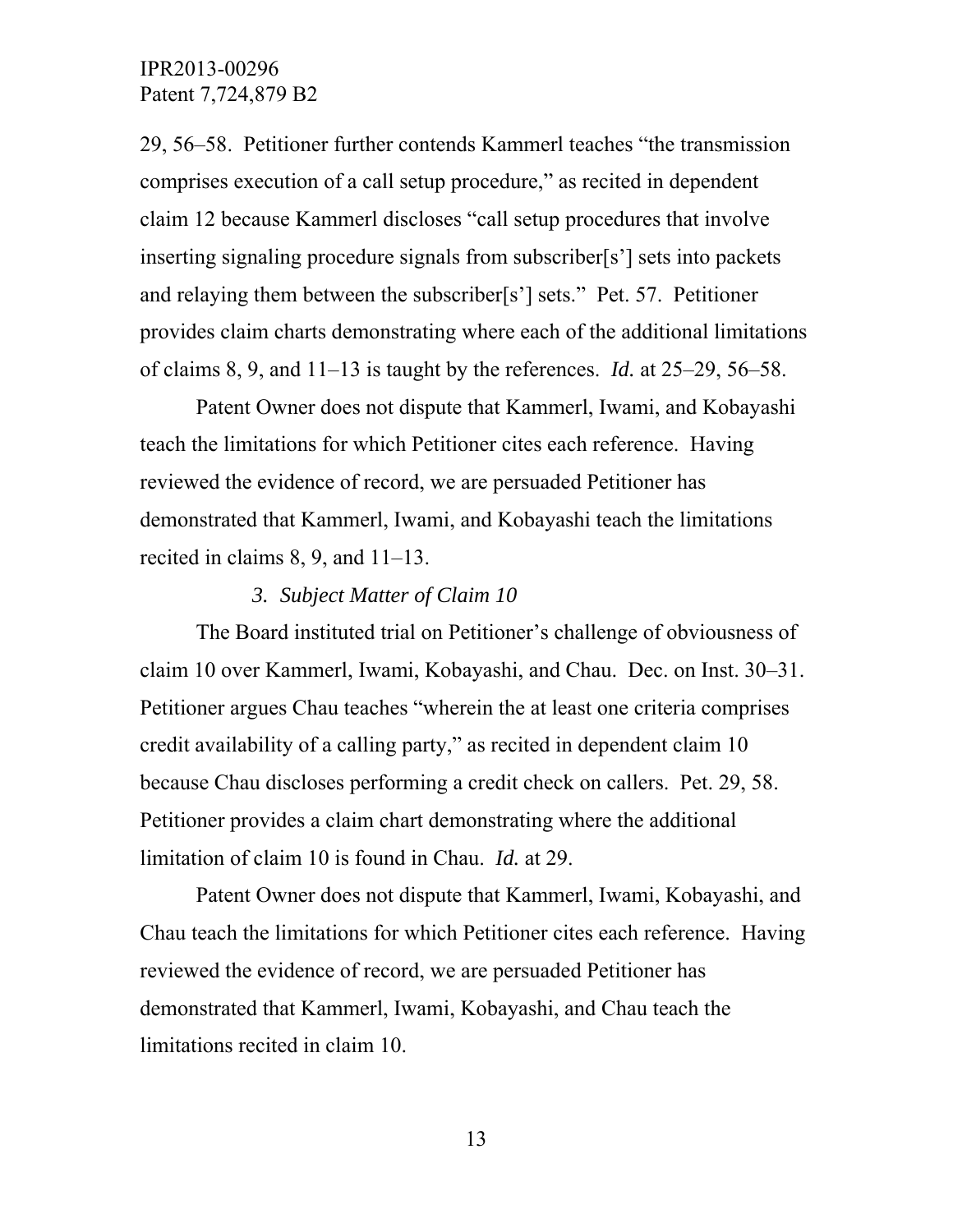#### *4. Subject Matter of Claim 14*

The Board instituted trial on Petitioner's challenge of obviousness of claim 14 over Kammerl, Iwami, and Gordon. Dec. on Inst. 31–32. Petitioner argues Gordon teaches a transmission "related to a fax transmission," as recited in dependent claim 14 because Gordon discloses sending a fax transmission over a data network. Pet. 20–21, 58–59. Petitioner provides a claim chart demonstrating where the additional limitation of claim 14 is found in Gordon. *Id.* at 20–21.

Patent Owner does not dispute that Kammerl, Iwami, and Gordon teach the limitations for which Petitioner cites each reference. Having reviewed the evidence of record, we are persuaded Petitioner has demonstrated that Kammerl, Iwami, and Gordon teach the limitations recited in claim 14.

## *5. Combinability of Cited Art*

Petitioner argues Kammerl teaches the general concept of using a data network as a transit network between two PSTNs (Pet. Reply 3–6), including sending, receiving, and converting transmissions in such a hybrid network. Pet. 47–59. Thus, as discussed above, Petitioner asserts Kammerl teaches each limitation of independent claim 1 except for the limitation of "the second format being an internet protocol," Iwami teaches a second format that is an internet protocol, and it would have been obvious to a person of ordinary skill in the art to use the Internet Protocol taught by Iwami in the network topology taught by Kammerl. *Id.* at 47–52. Petitioner argues a person having ordinary skill in the art ("PHOSITA"), at the time of invention of the '879 patent, would have combined Kammerl and Iwami to allow "voice communications to be transmitted on networks other than ATM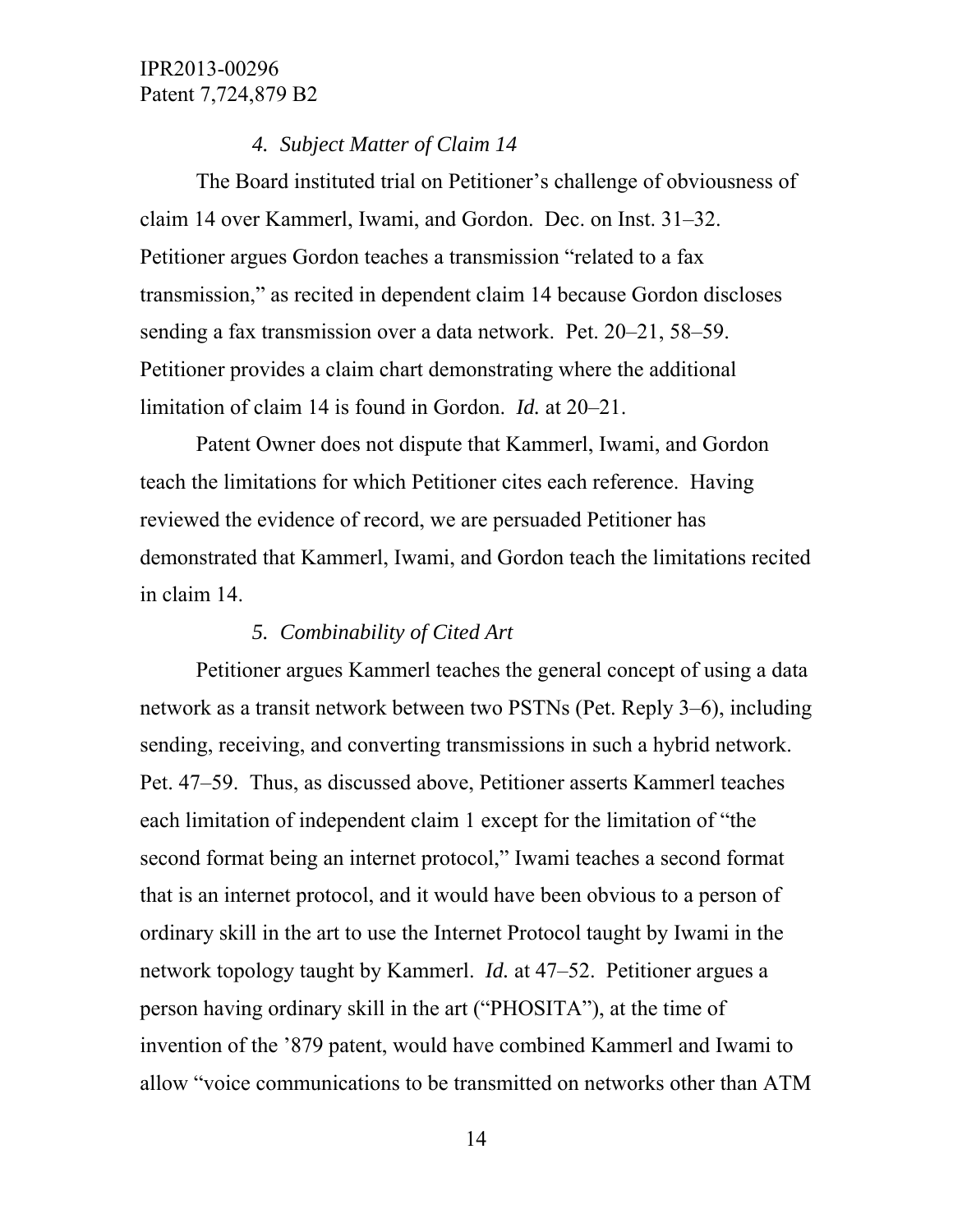networks[, which] is the reason that internetworking or internet protocols such as the Internet Protocol were developed—to allow internetworking of diverse networks." *Id.* at 49.

Patent Owner acknowledges that one teaching of Kammerl is a "generic network topo[logy] that shows a packet switch[ed] network . . . serving as a bridging network between PSTN to PSTN." Hr'g Tr. 31:18–21. However, Patent Owner argues that Kammerl's purpose is to reduce lag times when transmitting voice packets over a data network in order to improve the transmission quality and reduce the need for expensive echocancellation equipment. PO Resp. 30. Patent Owner further argues Kammerl was designed to meet the high quality of service levels required by traditional PSTN customers (*see, e.g.*, Hr'g Tr. 32, 35, 37–39) and that IP "was not capable of providing high quality voice services" in 1996. *Id.* at 40 (quoting Ex. 2015, 276 ("For IP, one of the biggest challenges will be to provide quality of service guarantees that are suitable for high quality voice and video, something that is likely to be available in ATM networks from the outset")). Thus, Patent Owner contends that a PHOSITA would not have used Iwami's IP over Kammerl's ATM network, or substituted Iwami's packet network using IP for Kammerl's ATM network, because the teachings of Kammerl outweigh the asserted benefit of internetworking provided by Iwami. PO Resp. 28–53. Specifically, Patent Owner argues that Kammerl teaches away "from implementations that would introduce lag" and that using IP over an ATM network (or substituting Iwami's IP network for Kammerl's ATM network) necessarily introduces delays associated with processing (i.e., reassembly and segmentation) the data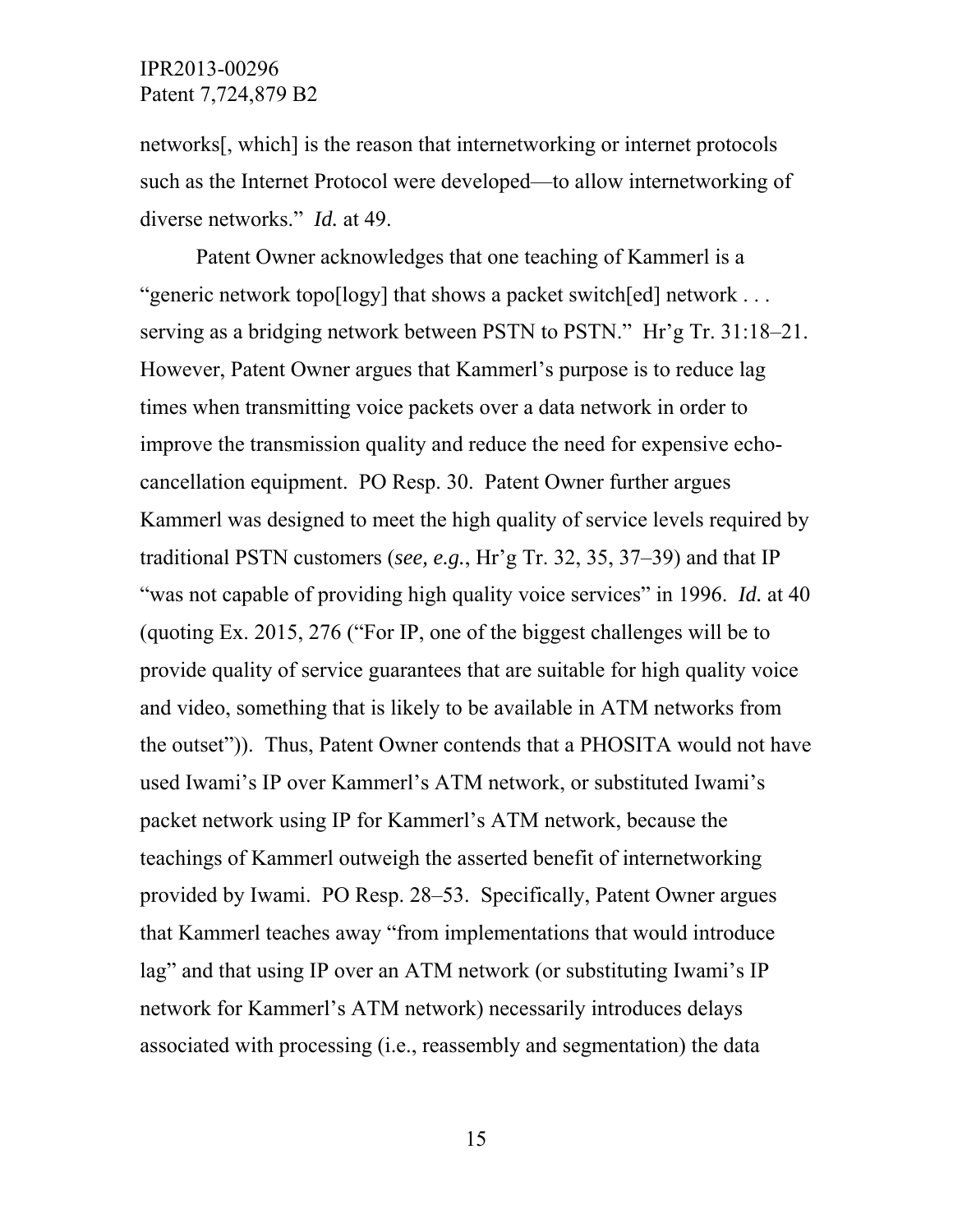packets at each router the packets encounter, rendering Kammerl inoperable. *Id.* at 32–41, 52–53.

Petitioner responds that Patent Owner focuses on one particular teaching of Kammerl and ignores Kammerl's broader teaching that a data network can be used as a transit network between two PSTNs. Pet. Reply 5– 6. Petitioner asserts that, even assuming using IP for voice transmission with reduced packet filling according to Kammerl's specific invention would increase delay, Kammerl's teachings as a whole must be considered rather than focusing on one particular teaching. *Id.* at 12–13 (citing *In re Heck*, 699 F.2d 1331, 1333 (Fed. Cir. 1983); *see also EWP Corp. v. Reliance Universal Inc*., 755 F.2d 898, 907 (Fed. Cir. 1985) ("A reference must be considered for everything it *teaches* by way of technology and is not limited to the particular *invention* it is describing and attempting to protect."). Petitioner also argues that Patent Owner's examples of how the combination of Iwami and Kammerl would introduce delay actually demonstrates that the combination does work, refuting Patent Owner's argument that the combination would be inoperative or nonfunctional. Pet. Reply 13–14.

As an initial matter, we note that the challenged claims have a broad scope. For example, independent claim 1 is directed to a method comprising receiving a transmission in a telecommunication protocol format, converting the transmission into an internet protocol format, sending the transmission through a data network, and converting the transmission into a telecommunication protocol format.

Claims 2–7, 12, 14, and 15 further define details relating to where certain method steps occur and the types of communications, parties, networks, and devices involved in a transmission. Claim 8 recites an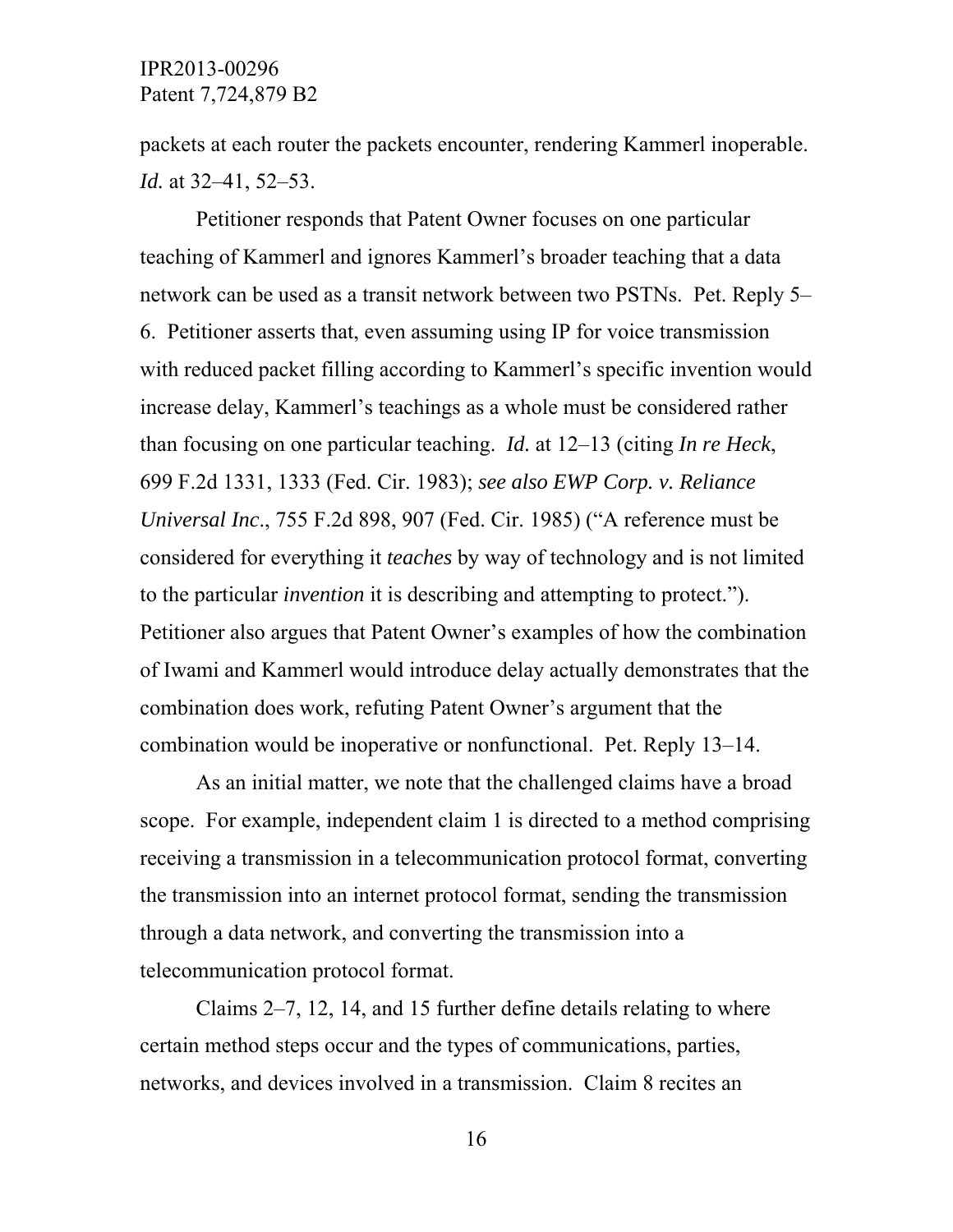$\overline{a}$ 

additional step of routing based on criteria defined by user preferences and claims 9–11 further define the criteria used in routing decisions. Claim 13 recites an additional step of storing information related to the transmission.

As discussed above, independent claim 1 of the '879 patent differs from Kammerl only in that the data network disclosed by Kammerl does not use an internet protocol and, thus, Kammerl does not disclose that the recited second format is an internet protocol. With respect to Iwami, independent claim 1 of the '879 patent differs from Iwami in that Iwami only discloses a single conversion from a telecommunication protocol to an internet protocol. Iwami does not disclose performing the recited second conversion.

We are not persuaded by Patent Owner's argument that Kammerl's focus on reducing lag results in a teaching away from any combination that would increase lag times. *See* PO Resp. 41–43. Patent Owner does not point to, nor do we see, anything in Kammerl that "criticize[s], discredit[s], or otherwise discourage[s] the solution claimed in the" '879 patent or otherwise rises to the level of a teaching away. *In re Fulton*, 391 F.3d 1195, 1201 (Fed. Cir. 2004). Moreover, while Kammerl's purpose was to speed up transmission of voice data over an ATM network and may have provided a high quality of service intended to meet standards demanded by traditional PSTN customers, nothing recited in the broad claims of the '879 patent requires a system meeting such quality standards.<sup>9</sup>

Furthermore, there is nothing in Kammerl stating that a network using an internet protocol would not function as a transit network between two

 $9^9$  Claim 9 broadly recites that a route for transmission is selected based on a user-specified level of transmission quality, but does not recite any limitation that would preclude a PHOSITA from considering the use of IP.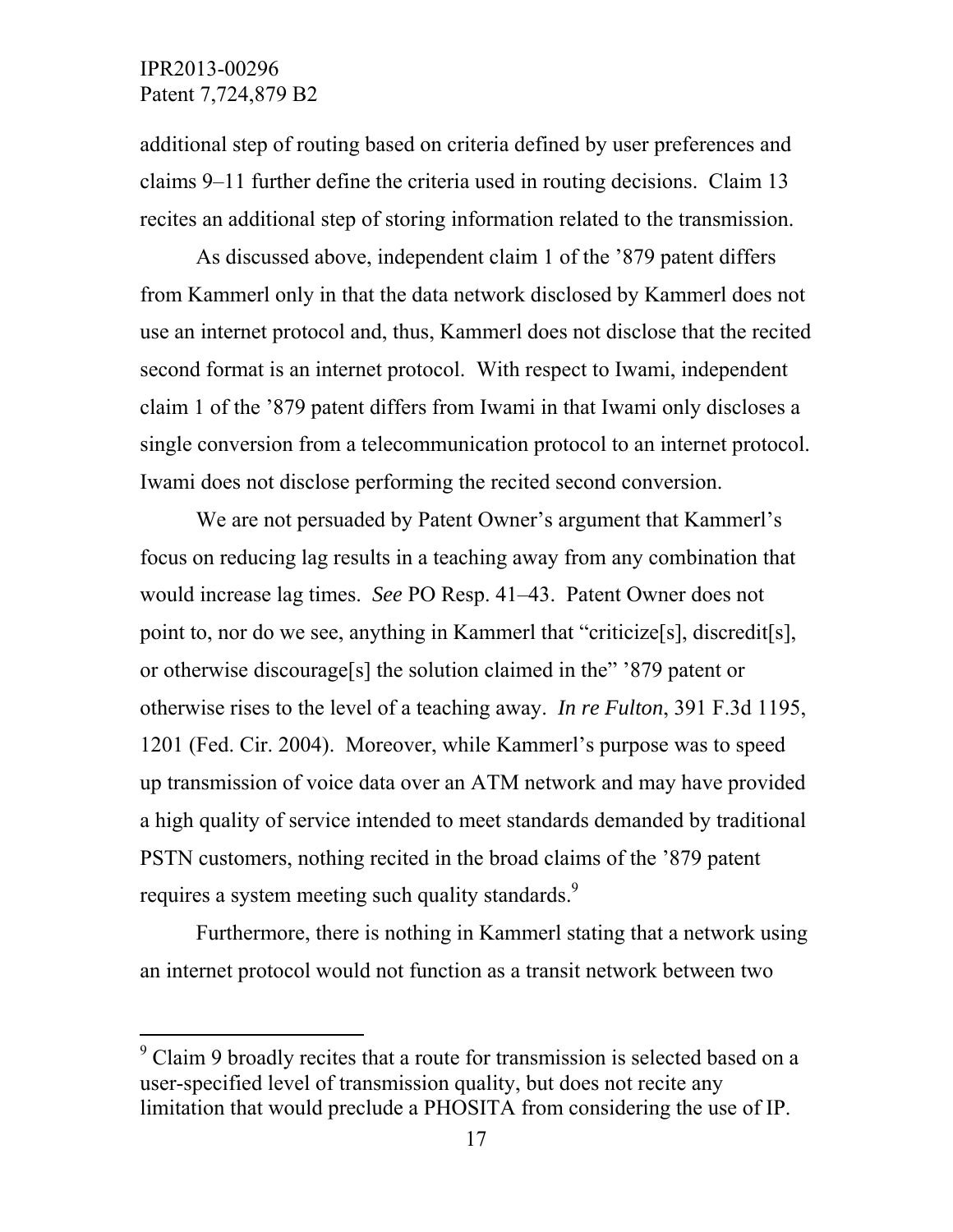PSTNs. In fact, Kammerl's invention is directed specifically to an improvement on ATM or fixed-length packet networks. Kammerl never mentions, and thus, never criticizes, discredits, or otherwise discourages, using a network with messages formatted in an internet protocol as a transit network between two PSTNs.

Patent Owner focuses on what Kammerl's goals and considerations were at the time of Kammerl's invention. However, for purposes of an obviousness analysis, we look to what a PHOSITA would have considered obvious when looking to the relevant art, including Kammerl and Iwami, and whether that PHOSITA would have found it obvious to combine the teachings found in the art to result in the claimed invention at the time of invention of the '879 patent.

Regarding Patent Owner's teaching away argument, we look to whether the references teach away from the broad challenged claims. *See In re Gurley*, 27 F.3d 551, 553 (Fed. Cir. 1994) ("a reference will teach away if it suggests that the line of development flowing from the reference's disclosure is unlikely to be *productive of the result sought by the applicant*") (emphasis added). Patent Owner admits that the '879 patent uses IP for applications where it is acceptable to have low quality. Hr'g Tr. 45:17–46:3, 46:20–47:16.

Regardless of whether a transit network using IP would have met the high quality of service expected by PSTN to PSTN customers, a PHOSITA would have at least considered an internet protocol, such as the IP network disclosed in Iwami, as an obvious choice for a protocol to transmit voice data between two PSTNs. The PHOSITA would have considered it obvious to use such a design for applications where a lower quality of service was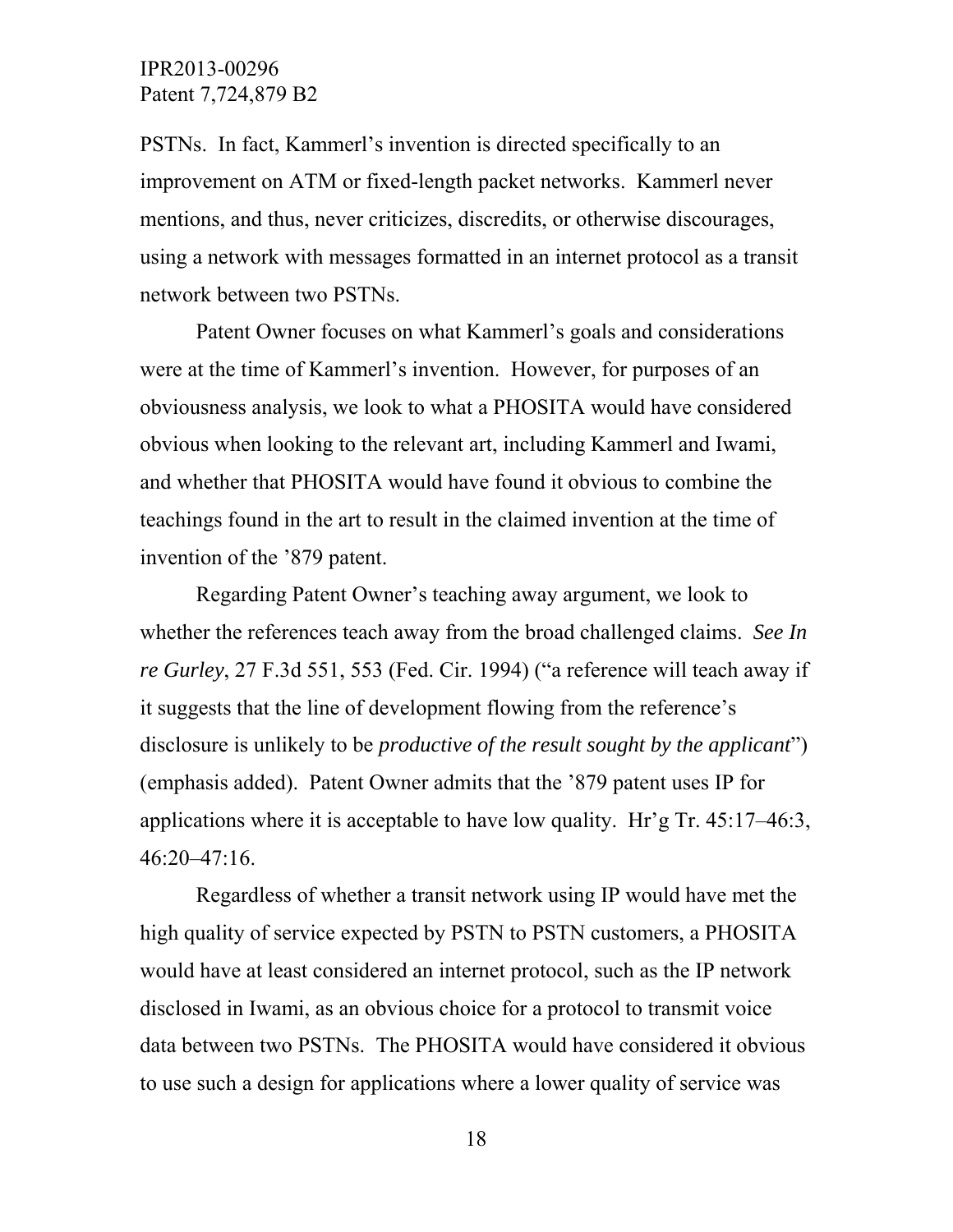$\overline{a}$ 

acceptable. Even if the PHOSITA would have concluded that such a design would not suffice for certain applications<sup>10</sup> or would not have been commercially successful, it would have been an obvious to that PHOSITA that combining Kammerl and Iwami would result in an operable system.

Patent Owner points to evidence indicating that "one of the biggest challenges" for IP around the time of the invention would be "to provide quality of service guarantees that are suitable for high-quality voice and video." *Id.* at 40 (quoting Ex. 2015, 276). Although Patent Owner's evidence indicates that the IP community faced challenges to provide Quality of Service *guarantees* for high-quality voice and video, that evidence indicates those skilled in the art were considering using IP for *high-quality* voice applications. Moreover, that evidence provides little insight as to whether a PHOSITA would have considered it obvious to use IP in a bridging network between two PSTNs in applications where Quality of Service guarantees were not important.

Furthermore, we do not find Patent Owner's argument that Petitioner was unable to identify a single "patent or reference that disclosed . . . IP as a bridging network between PSTN-to-PSTN calls" persuasive. Hr'g Tr. 39. Petitioner's challenges to the claims of the '879 patent are not based on anticipation under 35 U.S.C. § 102, but obviousness under 35 U.S.C.  $§ 103(a).$ 

In light of the scope of the claims, the differences between the recited claims and the cited references, and the state of the art at the time of

 $10$  We find Patent Owner's argument that, in 1996, it was known that IP "was ill-suited for real[-]time applications like voice" supports a finding that using IP as a transit network, even if less than ideal, would have been obvious.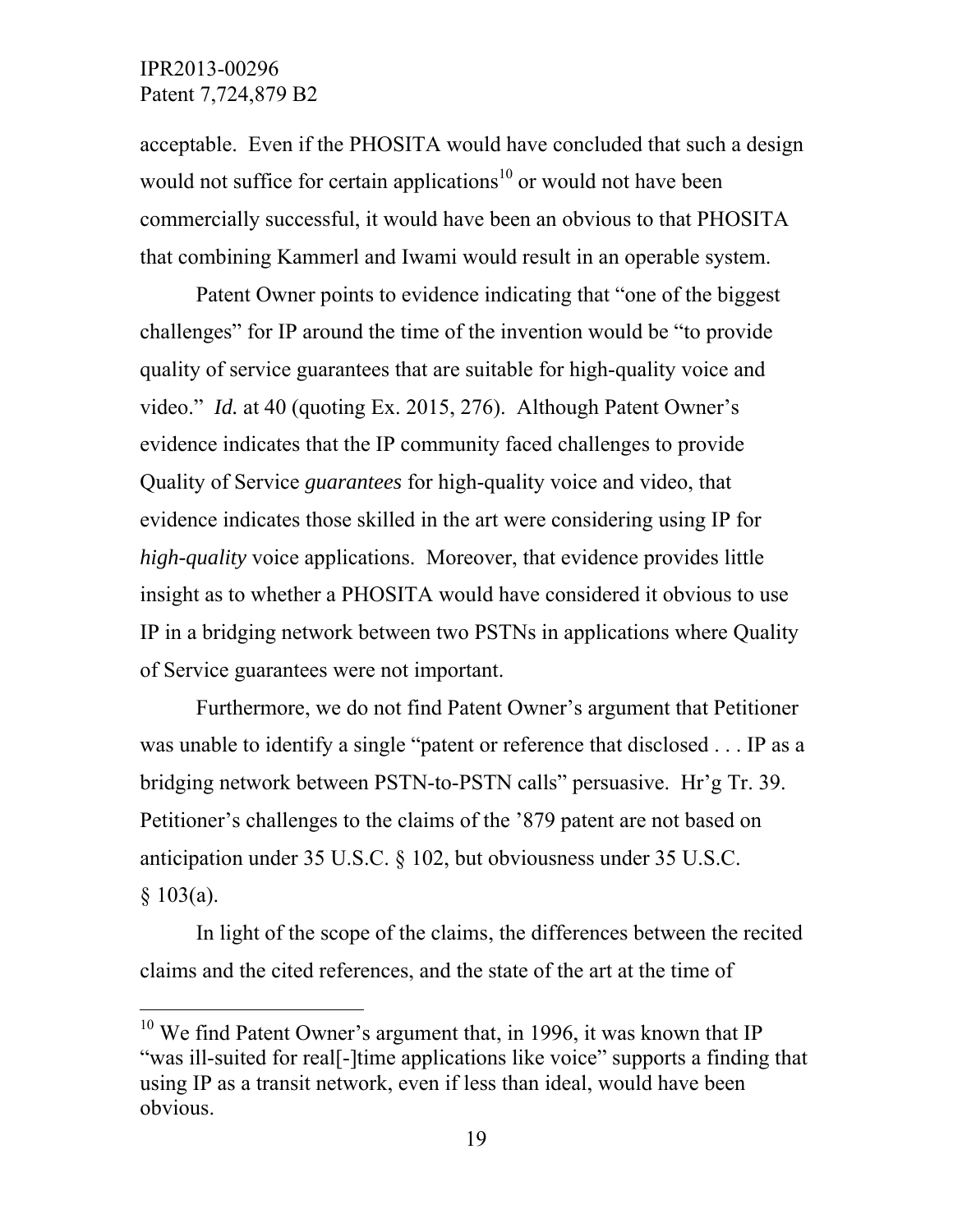$\overline{a}$ 

invention of the  $879$  patent<sup>11</sup>, we find the rationale provided by Petitioner for combining Kammerl and Iwami to be persuasive. The Petitioner has established that a PHOSITA, at the time of invention of the '879 patent, would have been aware of both Kammerl's disclosure of transmitting voice between two PSTNs using an ATM network as a transit network and Iwami's disclosure of transmitting voice between an IP network and a phone network.

We find a PHOSITA would have considered using an IP network as a transit network between two PSTNs in order to provide the benefits of simpler internetworking of diverse networks, even at the expense of potentially slower transit speeds. Ex. 1002 ¶ 227. Additionally, we also find persuasive Petitioner's contention that "an internet protocol network [was] one of a finite number of identified communications mechanisms that were well-known at the time." *Id.* ¶ 229. Thus, even if a PHOSITA would have considered the benefits of using IP as a protocol for a transit network between two PSTNs to not be worth the tradeoff in transit time, the Petition establishes that modifying Kammerl to use an internet protocol as taught by Iwami would have been obvious to that PHOSITA. Therefore, we find Petitioner has demonstrated by a preponderance of the evidence that one of ordinary skill in the art would have combined Kammerl and Iwami and that the combination of Kammerl and Iwami teaches the subject matter recited in claims 1–7 and 15.

 $11$  Mr. Stephen B. Weinstein (declarant for Patent Owner) and Dr. Vincent C. Jones (declarant for Petitioner) both indicated that the Internet and IP were "coming to prominence from 1994 through 2001." Ex. 1022. 18:15–21; *see also* Ex. 1002 ¶¶ 30–32.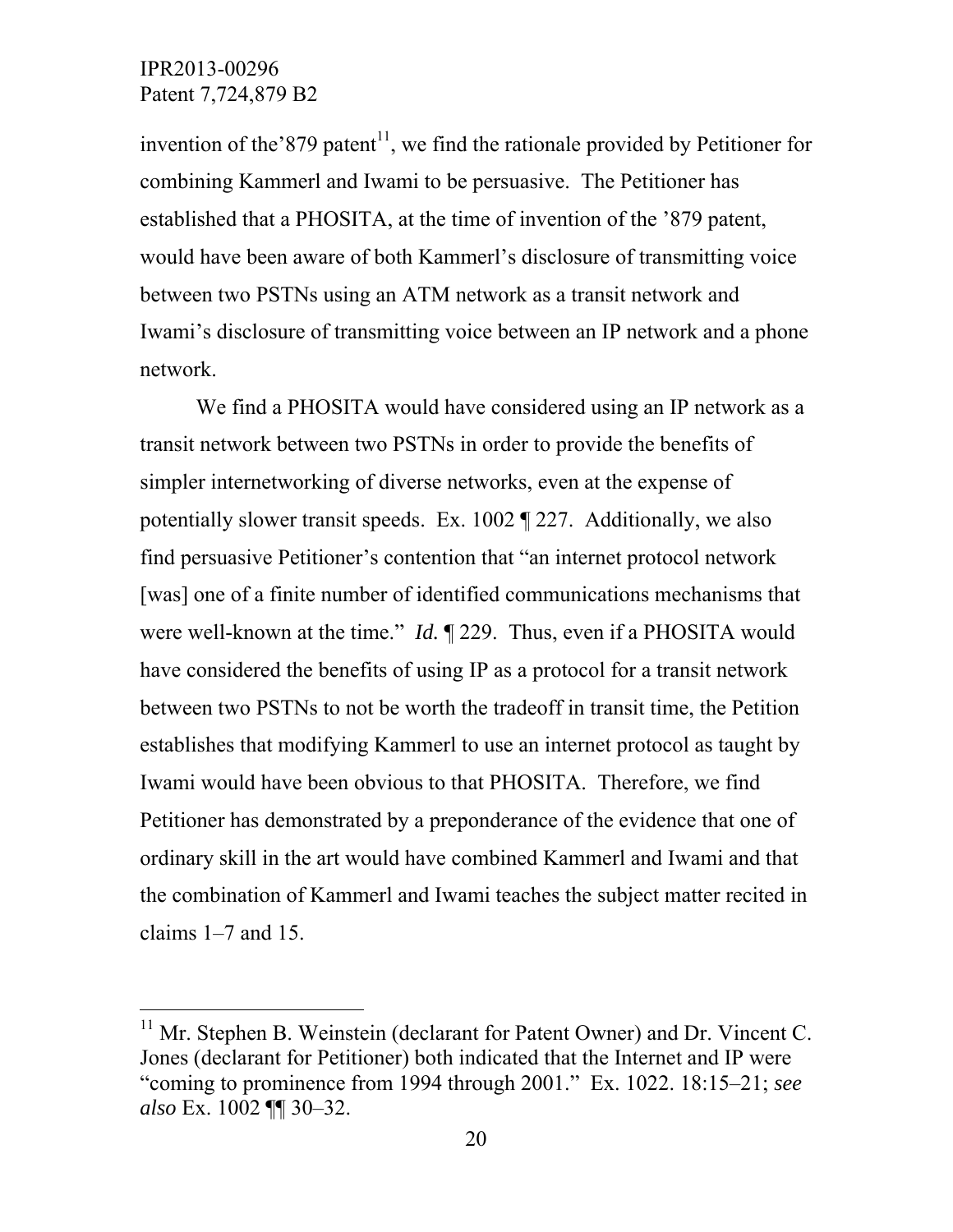Petitioner argues that incorporating each of Kobayashi, Chau, or Gordon with Kammerl's teachings is merely applying well-known techniques to Kammerl in a known way to achieve predictable results. Pet. 56, 58, 59. We are persuaded that Petitioner has demonstrated by a preponderance of the evidence that one of ordinary skill in the art would have combined Kobayashi with Kammerl and Iwami and that such a combination teaches the subject matter recited in claims 8, 9, and 11–13. We are persuaded that Petitioner has demonstrated by a preponderance of the evidence that one of ordinary skill in the art would have combined Chau with Kammerl, Iwami, and Kobayashi and that such a combination teaches the subject matter recited in claim 10. We are persuaded that Petitioner has demonstrated by a preponderance of the evidence that one of ordinary skill in the art would have combined Gordon with Kammerl and Iwami and that such a combination teaches the subject matter recited in claim 14.

#### III. CONCLUSION

Petitioner has demonstrated by a preponderance of the evidence that: claims 1–7 and 15 are unpatentable over Kammerl and Iwami; claims 8, 9, and 11–13 are unpatentable over Kammerl, Iwami, and Kobayashi; claim 10 is unpatentable over Kammerl, Iwami, Kobayashi, and Chau; and claim 14 is unpatentable over Kammerl, Iwami, and Gordon.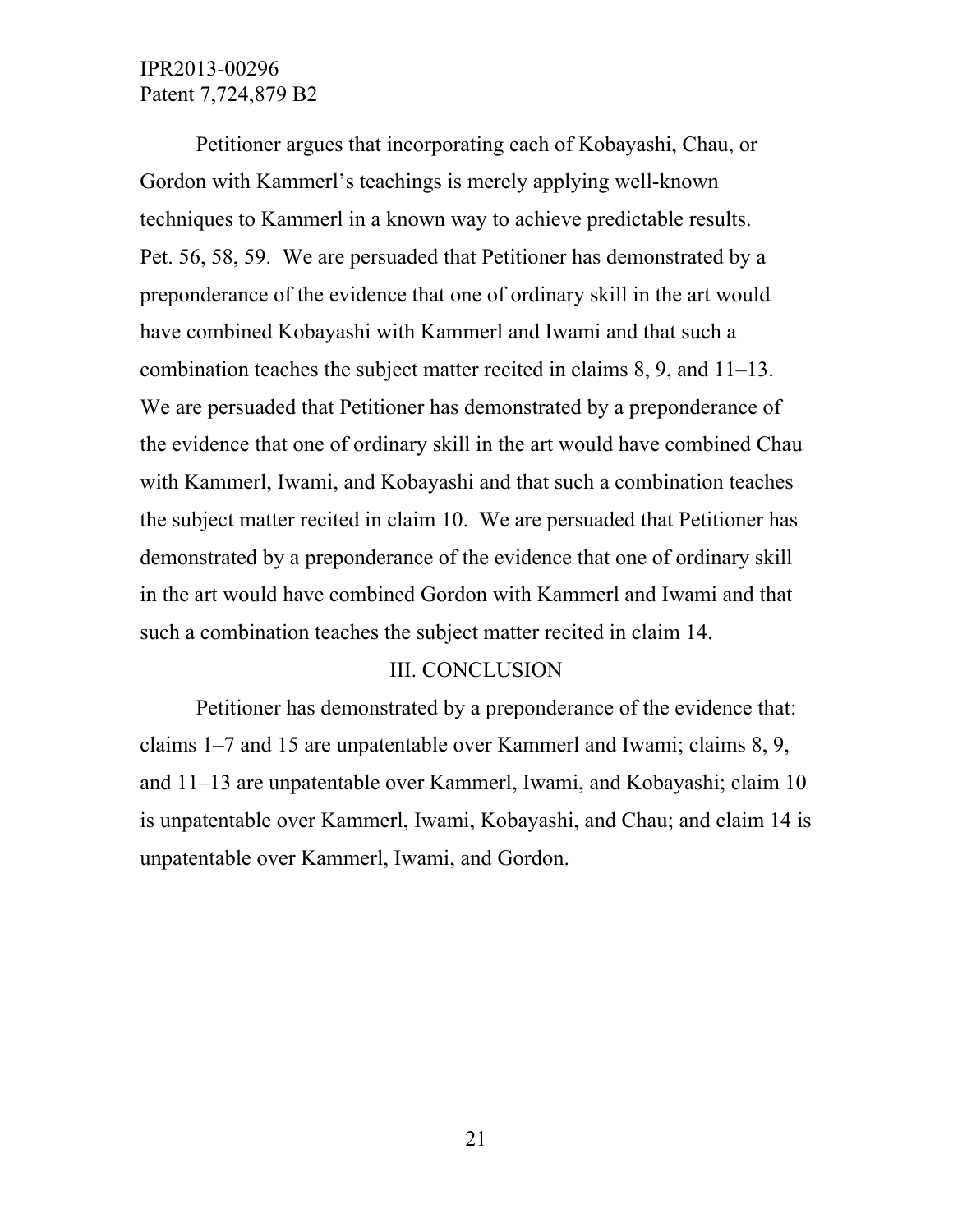# IV. ORDER

In consideration of the foregoing, it is:

ORDERED that claims 1–15 of the '067 patent are held *unpatentable*; and

FURTHER ORDERED that, because this is a final written decision, parties to the proceeding seeking judicial review of the decision must comply with the notice and service requirements of 37 C.F.R. § 90.2.